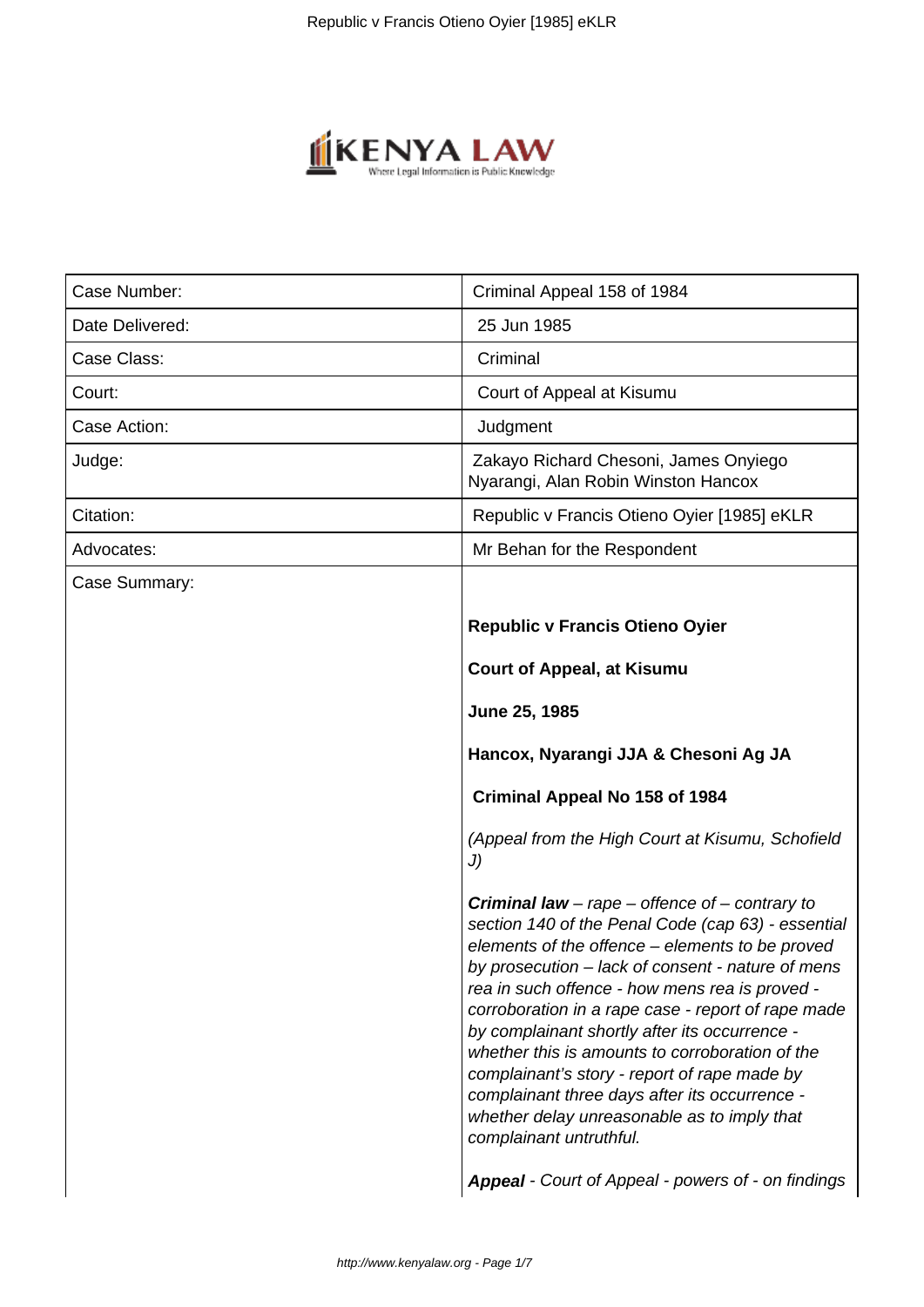of lower court - findings of lower court made on the credibility of witnesses - circumstances in which an appellate court may reverse such findings.

The respondent was charged and convicted of rape and assault contrary to sections 140 and 251 of the Penal Code (Cap 63). His appeal to the High Court was allowed and the Republic appealed.

## **Held:**

- 1. The lack of consent is an essential element of the crime of rape. The *mens rea* in rape is primarily an intention and not a state of mind. The mental element is to have intercourse without consent or not caring whether the woman consented or not.
- 2. To prove the mental element required in rape, the prosecution had to prove that the complainant physically resisted or, if she did not, that her understanding and knowledge were such that she was not in a position to decide whether to consent or resist.
- 3. Where a woman yields through fear of death or through duress, it is rape and it is no excuse that the woman consented first, if the offence was afterwards committed by force or against her will; nor is it any excuse that she consented after the fact.
- 4. In a rape case, the fact that a complaint is made by the victim shortly after the alleged offence is merely evidence of the consistency of the conduct of the victim with her evidence given at the trial and it cannot be regarded as corroboration of the story of the complainant.
- 5. The complainant reported the incident of her rape on the third day from the date it took place. That was not an unreasonable delay as the complainant had felt embarrassed.
- 6. The first appellate court could not interfere with those findings by the lower court which were based on the credibility of witnesses unless no reasonable tribunal could make such findings or it was shown that there existed errors of law.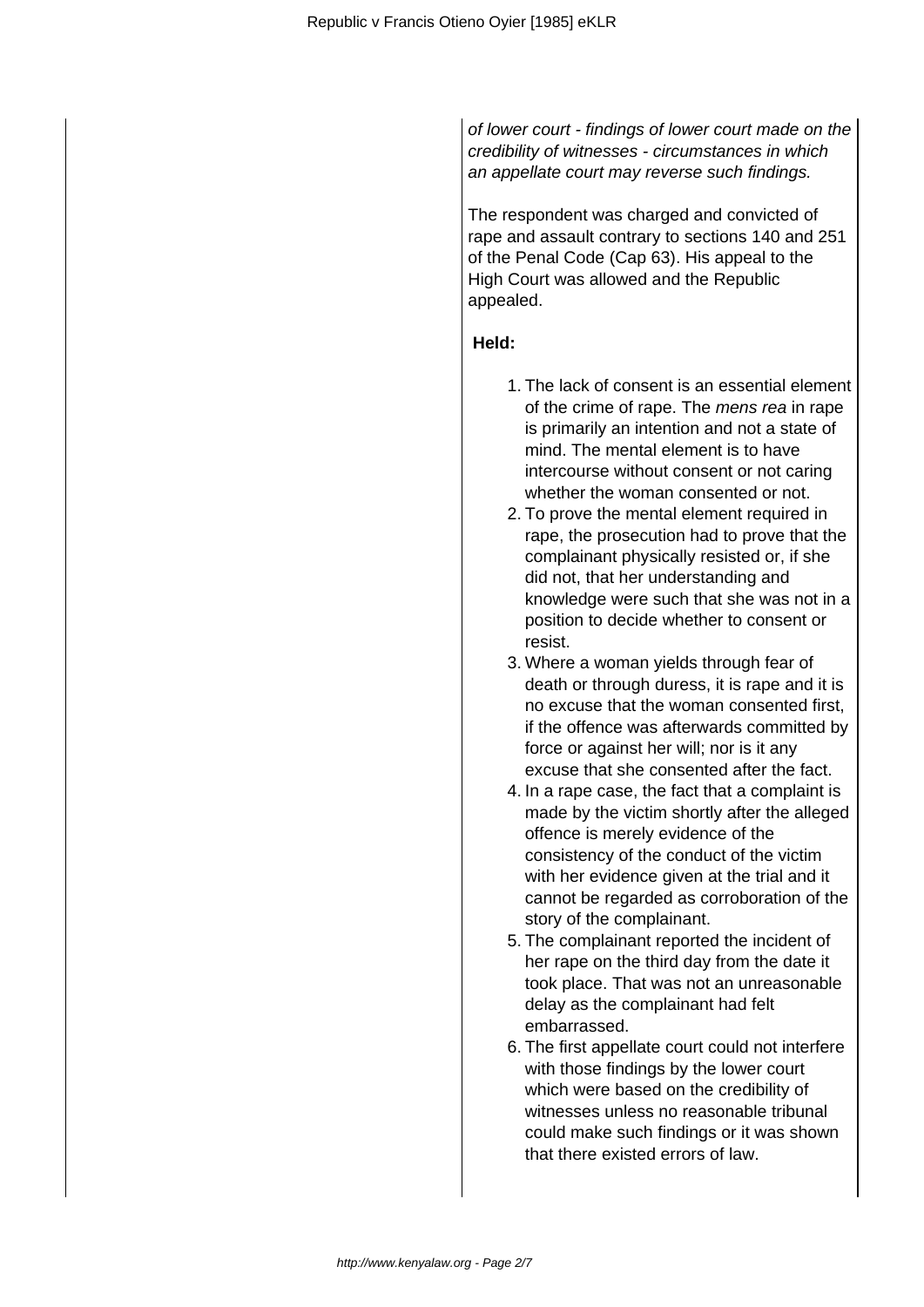|                                     | Appeal allowed.                                                                                                                                                            |
|-------------------------------------|----------------------------------------------------------------------------------------------------------------------------------------------------------------------------|
|                                     | <b>Cases</b>                                                                                                                                                               |
|                                     | 1. Upar v Uganda [1971] EA 98<br>2. DPP v Morgan (1975) 61 Cr App R 136<br>3. R v Harwood K (1966) 50 Cr App R 56<br>4. R v Coulthread (1934) 24 Cr App Rep 44             |
|                                     | <b>Texts</b>                                                                                                                                                               |
|                                     | 1. Mitchell, S.G. at al (Eds) (1979) Archbold:<br>Criminal Pleading, Evidence and Practice<br>in Criminal Cases London: Sweet &<br>Maxwell 40th Edn pp 1411, 1412 para 288 |
|                                     | <b>Statutes</b>                                                                                                                                                            |
|                                     | 1. Penal Code (cap 63) sections 140, 251                                                                                                                                   |
|                                     | <b>Advocates</b>                                                                                                                                                           |
|                                     | 1. Mr Behan for the Respondent                                                                                                                                             |
| <b>Court Division:</b>              | Criminal                                                                                                                                                                   |
| <b>History Magistrates:</b>         |                                                                                                                                                                            |
| County:                             | Kisumu                                                                                                                                                                     |
| Docket Number:                      |                                                                                                                                                                            |
| <b>History Docket Number:</b>       |                                                                                                                                                                            |
| Case Outcome:                       | Appeal allowed                                                                                                                                                             |
| <b>History County:</b>              | Kisumu                                                                                                                                                                     |
| <b>Representation By Advocates:</b> | One party or some parties represented                                                                                                                                      |
| <b>Advocates For:</b>               | $\qquad \qquad \blacksquare$                                                                                                                                               |
| <b>Advocates Against:</b>           | $\overline{\phantom{a}}$                                                                                                                                                   |
| Sum Awarded:                        | $\overline{\phantom{a}}$                                                                                                                                                   |

 The information contained in the above segment is not part of the judicial opinion delivered by the Court. The metadata has been prepared by Kenya Law as a guide in understanding the subject of the judicial opinion. Kenya Law makes no warranties as to the comprehensiveness or accuracy of the information.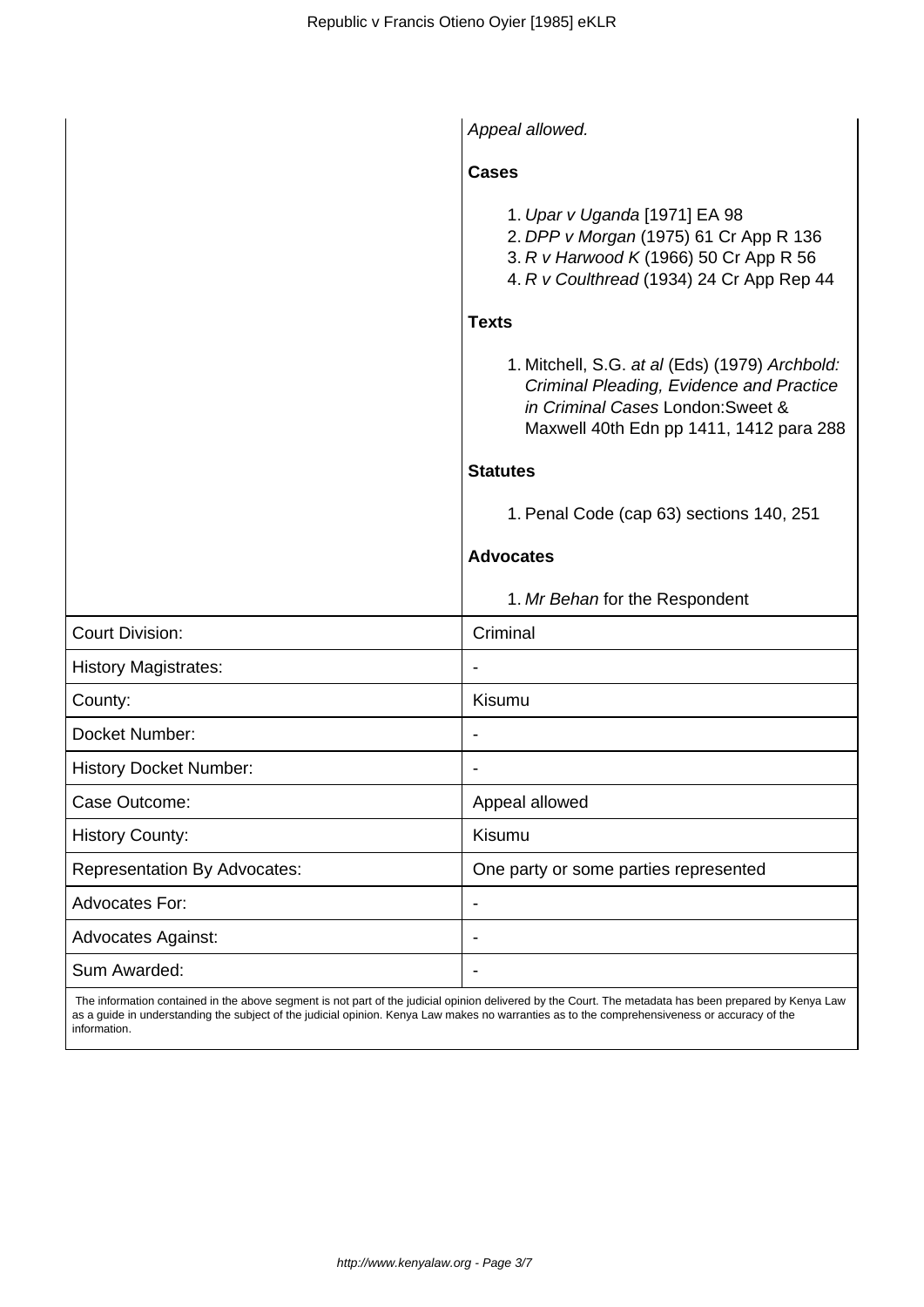# **IN THE COURT OF APPEAL**

## **AT KISUMU**

## **(Coram: Hancox, Nyarangi JJA & Chesoni Ag JA)**

## **CRIMINAL APPEAL NO 158 OF 1984**

#### **BETWEEN**

**REPUBLIC............................................................................APPELLANT**

**AND**

**FRANCIS OTIENO OYIER.....................................RESPONDENT**

(Appeal from the High Court at Kisumu, Schofield J)

## **JUDGMENT**

The respondent, Francis Otieno Oyier, was charged with and convicted of rape on count 1 and assault causing actual bodily harm on count 2 contrary to sections 140 and 251 respectively of the Penal Code (cap 63) and sentenced to 7 years' imprisonment plus strokes of corporal punishment and 3 years' imprisonment on the first and second counts respectively. His first appeal against the conviction and sentence was allowed by the High Court (Schofield J). This second appeal brought by the Republic is based on the following four grounds:

1. The learned judge erred in law in allowing the appeal after finding corroboration in the appellant's own evidence and in the bruises sustained by the complainant.

2. The learned judge erred in law in allowing the appeal after finding that the learned magistrate had properly addressed his mind to all the correct legal principles.

3. The learned judge erred in law in speculating on the reasons as to why the complainant didn't report the rape to the matron, when there was evidence explaining the reasons for not reporting.

4. The learned judge erred in law in that he didn't re-evaluate the evidence as a whole and proceeded to re-evaluate the defence in isolation. And he further erred in law in not making independent findings of fact as required of a 1st appeal court.

The complainant was a 19 year school girl and she was going back to school at [particulars withheld] Girls School when she got stranded at Ndori for lack of transport. She and two other women asked the respondent, a school teacher, to give them a lift to their various destinations and he agreed. The respondent was with another man in his car and after dropping the other two women, he, the other man and the complainant returned to Ndori because the respondent wanted to have a drink. They went to a bar where they had some beers. The complainant who said that they had persuaded her to go in the bar with them said that she never took any drink but the respondent and Otieno Ogondi Rangar (DW 2) told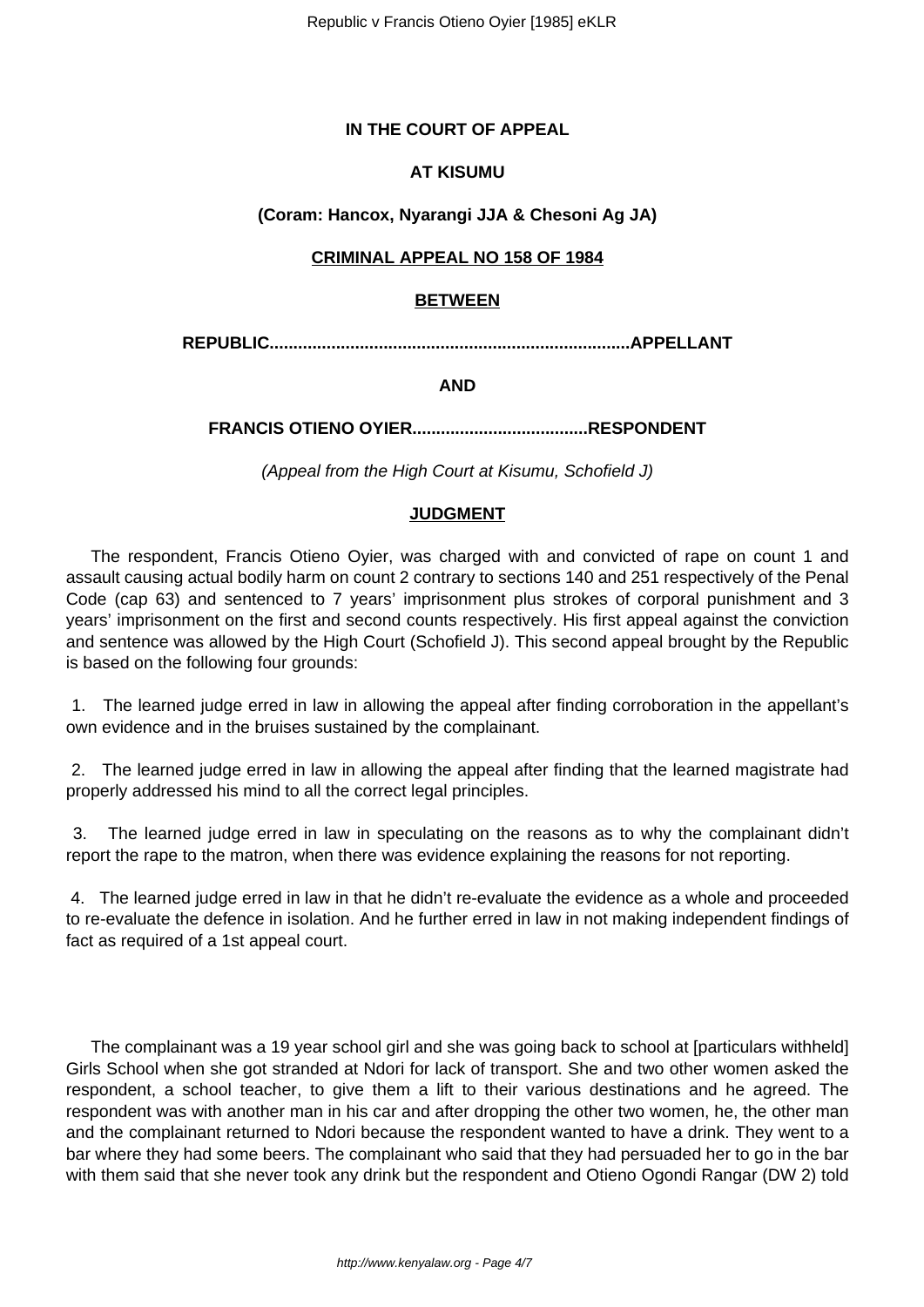the Court that she took beer.

At about 10.30 pm, the respondent, the other man and the complainant set off for the complainant's school which was about 9 kms away. It had rained that day and so after going for about 3 1/2 Kms, the respondent decided to turn and go back to his house at Ndori because he feared his car getting stuck in mud on the way to the school.

When they returned to Ndori, they went to a room where he persuaded the complainant and she agreed to share a bed with him although initially she had refused and wanted to sleep on the floor on her towel. He undertook not to ask the complainant for sex, but the promise was shortlived as before long, he asked her to remove her clothes and when she refused to comply he used physical violence which included slapping and punching the complainant and ended up by forcibly having sexual intercourse with her twice. The first time he had sexual intercourse with the complainant when she still had her pants on but the second time he had removed her pants. The respondent was naked and when the complainant told him that she wanted to go out to the latrine, he got up to put on clothes so as to escort her but the complainant who did not wait for him slipped out of the house into the dark and ran to the bush where she slept until the next morning when the respondent found her along the road and asked her to go back to his house and collect her belongings, which she did and after that he drove her to school. During her escape that night, the complainant was injured on the legs by a barbed wire. The respondent, according to her story, apologized to her for what had happened the previous night.

The complainant went through her ordeal the night of May 7, 1984 and on May 8, she went back to school, when at 6 pm she told the school matron that she was not feeling well and she had hurt her leg. The matron gave her pain-killers. On 10th May, she sent for the Deputy Headmistress to whom she revealed that she had been raped by a school master.

The respondent admitted that he had sexual intercourse with the complainant, but said that they were friends and she consented to the act and that was the fourth occasion they had made love. The necessary corroboration in sexual offence was therefore afforded by the respondent's own evidence. That was corroboration of the complainant's evidence that the respondent had carnal knowledge of her. The prosecution still had to prove the second element of the offence of rape, and that is lack of consent for as the predecessor of this Court said in Upar v Uganda [1971] EA 98, lack of consent always remains an essential element of the crime of rape and so it should be specifically dealt with.

The learned magistrate had the correct appreciation of the *mens rea* in rape. It is primarily an intention and not state of mind. Thus the mental element is to have intercourse without consent, or not caring whether the woman consented or not: DPP v Morgan (1975) 61 Cr Appl. R 136 HL The prosecution must prove either that the complainant physically resisted, or, if she did not, that her understanding and knowledge were such that she was not in a position to decide whether to consent or resist; Archbold Criminal Pleading Evidence and Practice 40th Edn pp 1411 – 1412 paragraph 2881 and R v Harwood K (1966) 50 CR App R 56. So if a woman yields through fear of death or through duress, it is rape and it is no excuse that the woman consented first, if the offence was afterwards committed by force or against her will; nor is it any excuse that she consented after the fact.

Mr Behan argued that there was no corroboration of the allegation that there was lack of consent. However, there was evidence from the complainant, which the magistrate believed, that she resisted physically and was beaten and punched by the respondent. The respondent himself said that she objected to intercourse because she feared she might get pregnant since she was not safe. It is apparent from the evidence on record that she physically resisted, and if she yielded she did so through fear of bodily harm or through duress. The first round of intercourse was when she was still had her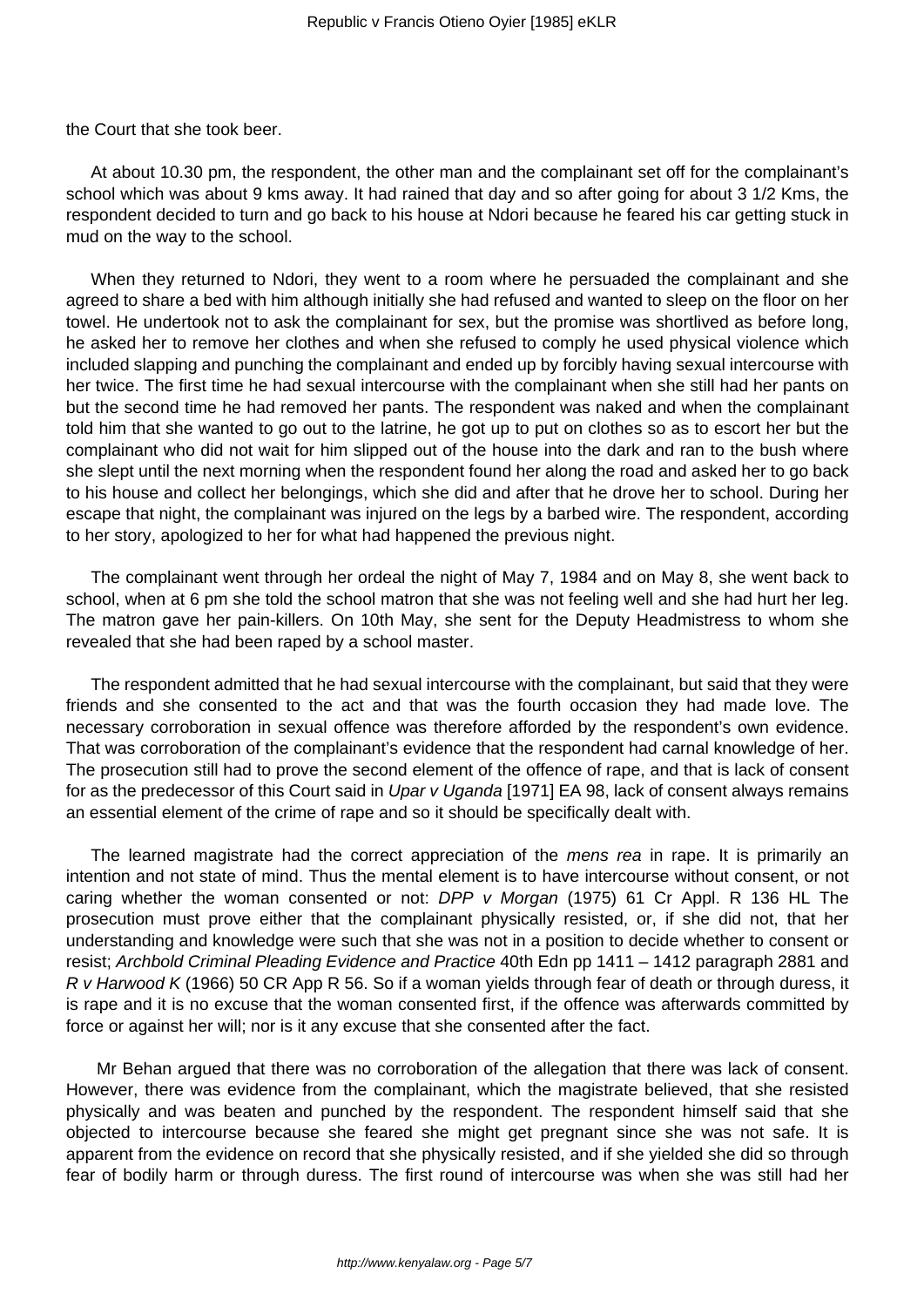pants on which negates consent; however the pants had been removed during the second round. Nevertheless it was no excuse that she consented after the act. The conduct of the complainant in taking the risk of running from the respondent's house at night without her property was circumstantial evidence which strongly corroborated the lack of consent on her part and so was the circumstantial evidence in the conduct of the respondent in making no attempt to look for her that night when she ran away. This latter factor shows that whatever he did, including having intercourse with the girl, was without caring whether she consented or not. He said that the following day her clothes were soiled and she had been injured by some wire which was evidence of her running away in fear from some danger and we presume the danger of intercouse without her consent, the danger of physical harm if she did not submit to intercourse. There was abundant evidence from which the prosecution proved lack of consent beyond reasonable doubt. They also proved the fact of the unlawful sexual intercourse.

In a rape case the fact that a complaint is made by the victim shortly after the alleged offence is merely evidence of the consistency of the conduct of the victim with her evidence given at the trial and it cannot be regarded as corroboration of the story of the complainant; Archbold, Ibid, P 1413 para 2884; R v Coulthread 24 Cr App R 44. Mr Behan for the respondent agreed to this proposition but argued that the delay of two whole days before the complainant told the school authorities about the alleged rape dented her evidence. The complainant told the Deputy Headmistress about the incident on the third day from the date it took place. That was not an unreasonable delay as the learned judge appeared to have thought. She said that she was embarrassed and this was shown in her act of sending away a schoolmate who called the Deputy Headmistress for her before she told the latter about the rape.

Mr Behan contended that the complainant was untruthful. For example she said that she did not know the respondent when in fact she knew his name; she contradicted the doctor's evidence that she was not a virgin when she testified that no man had carnally known her before and she, in fact, admitted in court that she deceived the respondent that she had a relative at Ndori. These are matters of credibility and this being a second appeal, it is not for us to interfere with lower court's findings unless there are errors of law none of which have been disclosed. The trial magistrate found that the complainant was a truthful witness and the learned judge did not specifically find otherwise.

Furthermore the complainant's virginity could have been lost during the rape and even if not then the doctor was not asked to say what could have caused the loss of her virginity. She deliberately lied to the respondent about having a relative of Ndori in order to earn herself an escape from his claws but the trick failed.

As to the count on assault causing actual bodily harm, the complainant's evidence of being beaten and punched by the respondent and the injury to her back testified to by the doctor who examined her were not seriously challenged and the trial magistrate believed that evidence. It was a finding based on credibility of the witnesses and unless no reasonable tribunal could make such finding, the first appellate Court had to respect it. It was not shown that the magistrate erred in his findings, or that he acted on wrong principles. The respondent was properly convicted and consequently the learned judge erred in law in allowing the first appeal. The upshot is that we allow the appeal, set aside the High Court judgment and restore the resident magistrate's decision convicting the respondent on the two counts. We remit the case back to the High Court for consideration of the sentence by another judge. The respondent has been out on bail for a long time and the lower court will undoubtedly consider this factor, but in the meantime the respondent shall be held in custody. Those shall be the orders of this court.

**Hancox JA & Nyarangi JA.** We would add that we hope the judge to whom this case comes on the order of remission, which the majority of the court was made, will bear in mind when considering sentence the respondent's 13 years of professional life, his family circumstances and all that this